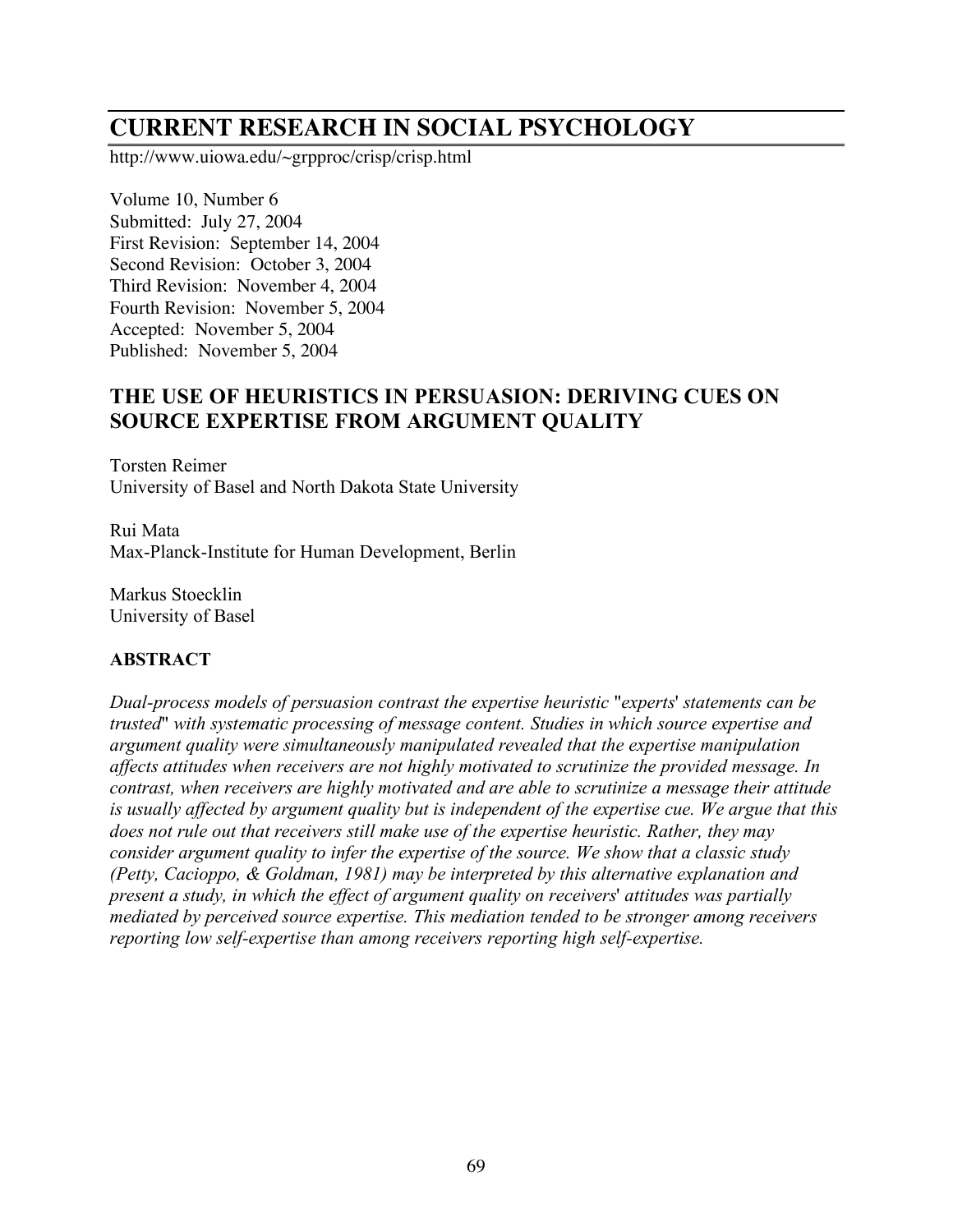#### **INTRODUCTION**

Statements given by experts are often more convincing than statements given by non-experts. Research on risk communication and persuasion shows that laypeople often rely on source expertise when forming attitude and risk judgments (see Bohner, Ruder, & Erb, 2002, for an overview; Petty, Cacioppo, & Goldman, 1981; Chaiken, 1987; Siegrist, 2000). According to elaboration likelihood (Petty & Cacioppo, 1986) and heuristic systematic models (Chaiken, 1987), this is particularly the case in situations in which people are either not motivated or not able to scrutinize a persuasive message (Bohner, Moskowitz, & Chaiken, 1995). In line with this claim, there is ample empirical evidence that receivers who have restricted capacity to process information apply the expertise heuristic when they are provided with an expertise cue that is easy to process (see Kruglanski & Thompson, 1999). For example, high time pressure and the presence of distracters (e.g., Petty, Wells, & Brock, 1976), low relevance of a topic (Petty & Cacioppo, 1986; Petty et al., 1981), and low need-for-cognition (Cacioppo, Petty, & Morris, 1983) enhance the likelihood that communicator cues like source expertise affect attitudes. In this situation, attitude effects are stronger if a message is assigned to a communicator who has positive characteristics (e.g., high-expertise) than if the communicator has negative characteristics (e.g., low-expertise). In contrast, in a situation in which receivers are highly motivated and able to scrutinize a message (e.g., high topic relevance, no time constraints), the attitude is typically a function of argument quality with strong arguments exerting stronger attitude effects than weak arguments. In this condition of systematic information processing, the cue on source expertise usually does not exert direct attitude effects (e.g., Petty et al., 1981).

However, that does not necessarily mean that communicator cues like source expertise do not have any effects on attitudes when a message is scrutinized. Rather the cue on source expertise can have an indirect effect on attitudes when information is processed systematically. There is evidence that source expertise can influence the interpretation of ambiguous arguments (Chaiken & Maheswaran, 1994) or foster the formation of expectancies on message quality that serve as a standard to which the subsequent arguments are compared (Bohner et al., 2002). For instance, if a message is comprised of arguments that are ambiguous with respect to quality assimilation effects are likely to occur. In such a situation, a message is usually evaluated more (less) favourably if it belongs to a source of high (low) expertise (see Chaiken & Maheswaran, 1994).

Overall, these studies show that information about a communicator in form of a short description of source expertise may directly affect attitudes or may exert indirect attitude effects by affecting the interpretation or the evaluation of the message. Whereas there are some studies demonstrating effects of communicator cues on the interpretation and evaluation of arguments (cue-content relation), effects of argument quality on the evaluation of a communicator and subsequent effects on attitudes have not yet been studied systematically (content-cue relation). We focus on the latter relation and thus aim to make a contribution to the discussion on the interplay between communicator cues and characteristics of the message (e.g., Chen & Chaiken, 1999; Kruglanski & Thompson, 1999; O'Keefe, 2003, 1999; Petty & Cacioppo, 1986; also see Erb et al., 2003).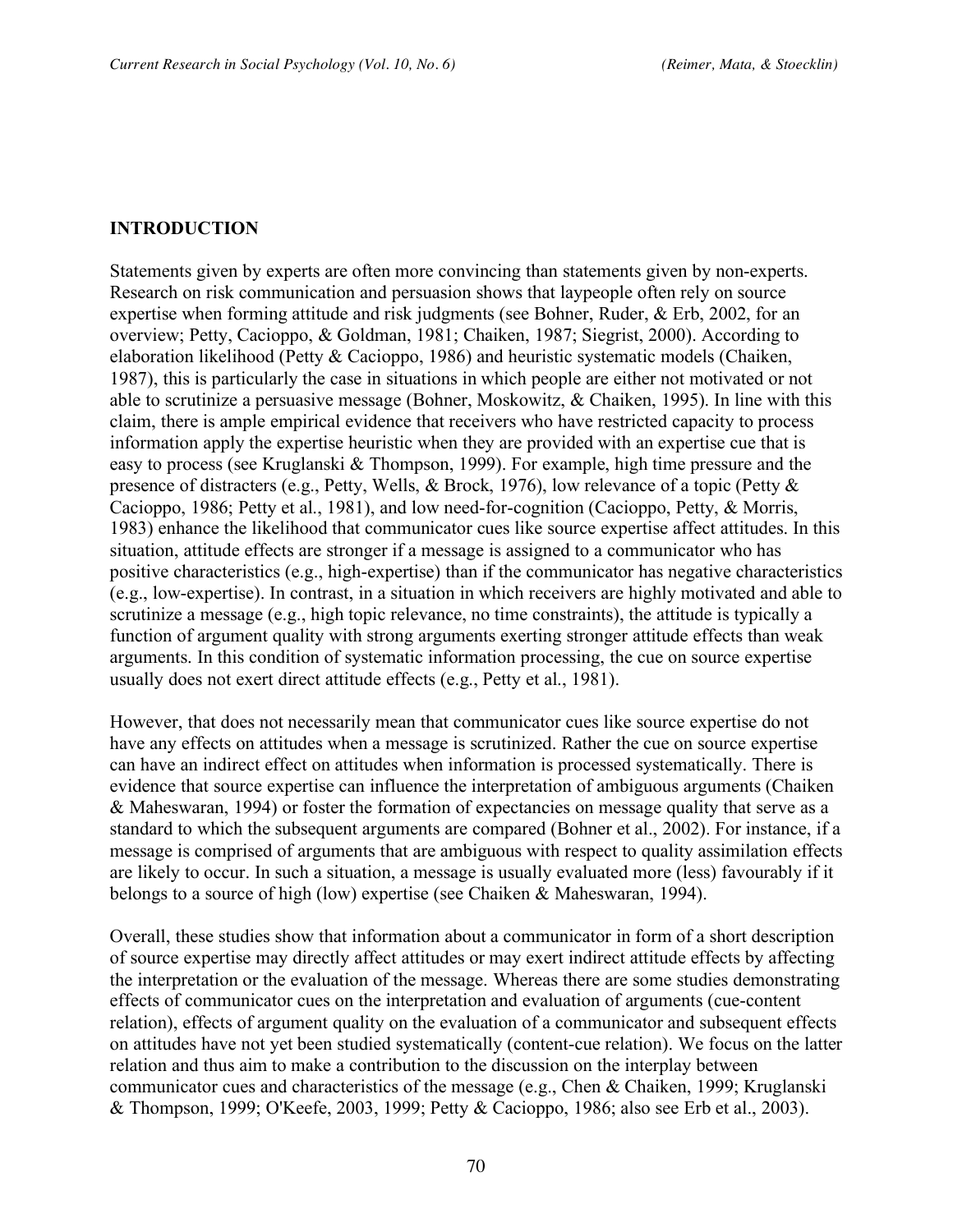More specifically, in analogy to the direct and indirect effects of communicator cues, we assume that argument quality can affect attitudes in two different ways when a message is scrutinized: (1) argument quality may exert a direct effect on attitudes, in which case receivers base their attitudes directly on the arguments provided in the message; (2) argument quality may exert an indirect effect on attitudes, in which case receivers use argument quality to determine source expertise and then use the expertise heuristic. According to this view, there might be contexts in which receivers apply the expertise heuristic but systematically process information pertaining to source expertise. We show that studies which have assumed that receivers do not use the expertise heuristic when processing information systematically are also compatible with this assumption of a multi-stage process in which receivers first infer source expertise from argument quality and then use the expertise heuristic. In line with this claim, we present a study which demonstrates that argument quality can have both direct and indirect effects on receivers' attitudes.

## **DIRECT AND INDIRECT EFFECTS OF ARGUMENT QUALITY**

Some evidence that receivers use argument quality to derive information on source expertise comes from studies that systematically varied both expertise cue and argument quality dimensions. In the manipulation check sections of these studies it is usually mentioned in passing that the variation of argument quality affected perceived source expertise (cf. Chaiken & Maheswaran, 1994; Petty et al., 1981; Ziegler, Diehl, & Ruther, 2002). For example, in one classic study, Petty et al. (1981) had their students hear a tape that advocated that high school seniors be required to take a comprehensive exam in their major area as a prerequisite for graduation. Participants either learned that the tape was based on a report of a class at a local high school (low expertise) or on a report prepared by a commission chaired by a professor of education at Princeton University (high expertise). Additionally, argument quality and topic relevance were varied as further experimental factors: The message comprised either strong or weak arguments and the institutionalization of the exams was either said to be considered in one year (high relevance) or in ten years (low relevance).

In order to check if their manipulations were successful, Petty et al. (1981) measured perceived argument quality and perceived source expertise. They expected that the variation of argument quality would not only affect perceived argument quality but also affect perceived expertise of the communicator. Therefore, they asked their participants to judge expertise independently from the message (Petty et al., 1981, p. 851): "Regardless of how you felt about what the author had to say, how qualified did you think he was to speak on the topic?" Surprisingly, even on this measure on message-independent expertise a strong effect of argument quality was found. Notably, this effect was much stronger than the effect of the description (Fs: 39.20 vs. 4.86).

As predicted, argument quality and expertise interacted with topic relevance. The argument quality manipulation exerted stronger attitude effects in the high relevance than in the low relevance condition, whereas the cue on expertise only affected the attitude towards the proposed exams in the low relevance condition. The authors conclude that when a persuasive message concerns an issue of high personal relevance the effectiveness of the appeal is more a function of the cogency of the arguments presented than of the perceived expertise of the message source. Conversely, when the message concerns an issue of relatively low personal relevance, effectiveness is more a function of source expertise than of the arguments presented.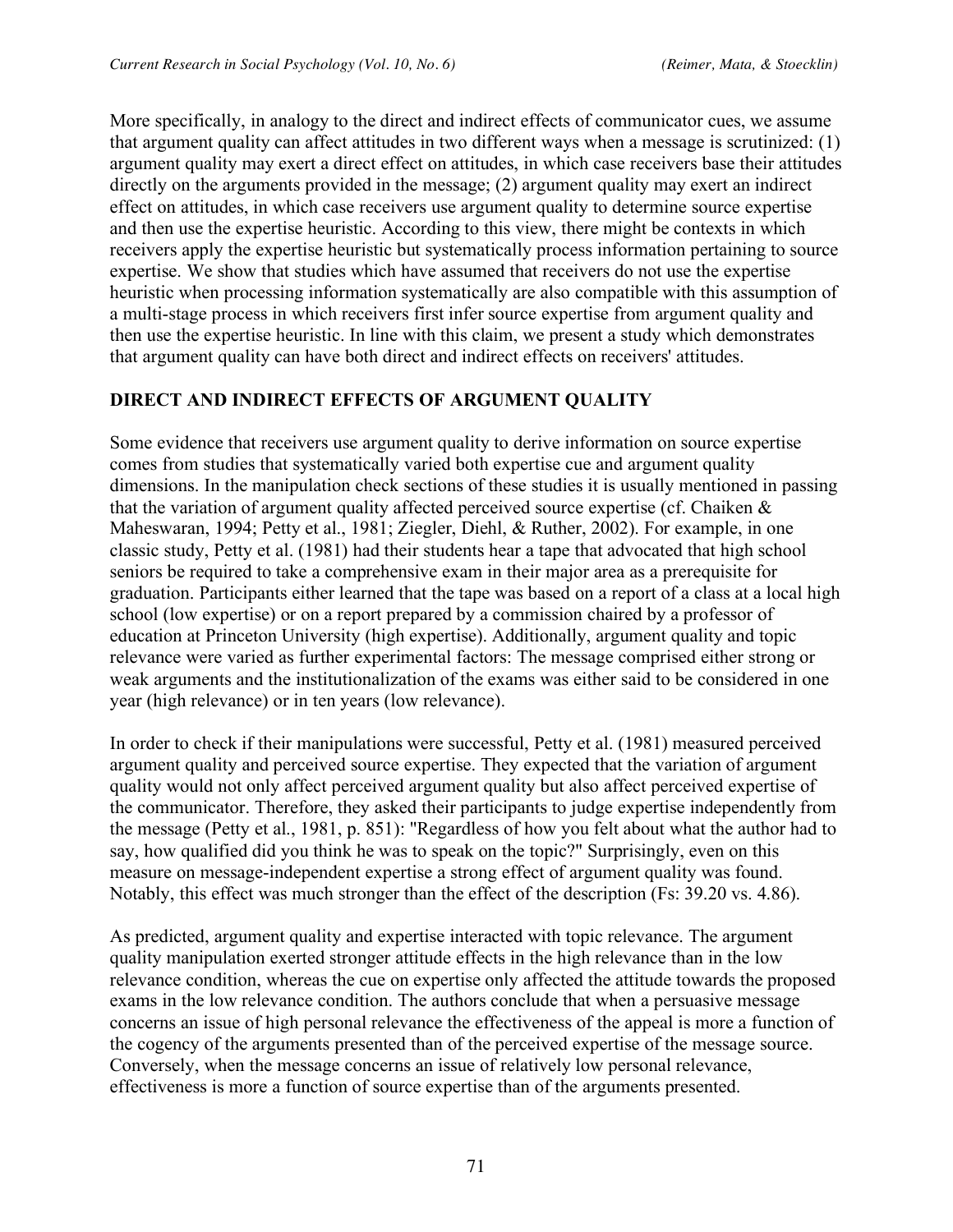However, because of the dependency of the experimental factors, the results do not rule out that the receivers in the high relevance condition still used the expertise heuristic. According to this alternative explanation, the difference between the conditions of low and high relevance lies in how participants arrived at their judgements on source expertise. One possibility is that receivers in the low relevance condition used the information provided by the description (direct effect of the expertise cue) whereas receivers in the high relevance condition inferred expertise from the quality of the message (indirect effect of argument quality). Thus, participants may have applied the expertise heuristic even in the high-relevance, systematic processing condition.

Reimer (2003) provided some experimental evidence supporting this interpretation. He replicated the effect of argument quality on perceived expertise but revealed that the effect of argument quality on the attitude was partially mediated by perceived source expertise. Thus, these findings provide support for the idea that there are direct and indirect paths through which argument quality can affect attitudes. In the present study, we built on these ideas and further investigated the conditions that determine which path is taken by considering one potentially relevant variable that may affect if argument quality has a direct or an indirect effect on receivers' attitudes: perceived self-expertise. The assumption adopted is that an indirect effect is particularly likely to be found in judges who are low in perceived self-expertise. The rationale for this is that nonexperts may have the feeling that they do not have enough background knowledge to directly judge the issue at hand even if they are motivated and able to scrutinize the provided message (e.g., see Siegrist, 2000; Siegrist & Cvetkovich, 2000). Thus, we assumed that whereas participants with a low perceived self-expertise apply the expertise heuristic, participants with a high perceived self-expertise would base their attitudes directly on the arguments provided and would not rely heavily on source expertise.

In detail, we expected argument quality to have an effect on perceived source expertise: participants should judge communicators that use strong arguments to be higher in expertise than those who use weak arguments (hypothesis 1). Second, we expected argument quality but not the cue on expertise to affect attitudes (hypothesis 2). However, argument quality was expected to have an indirect effect on the attitude, that is, an effect that is mediated by perceived communicator expertise (hypothesis 3). Finally, we tested the hypothesis that this effect is moderated by perceived self-expertise (moderated mediation) (hypothesis 4).

## **METHOD**

Participants were provided with a fictitious magazine article on the new set-up of the credit-point system in psychology at the University of Basel. Thereby, the expertise of the author (high vs. low) and argument quality (high vs. low) were varied between participants.

#### **Participants**

The sample comprised 97 undergraduate psychology students (78 females and 19 males) who were randomly assigned to one of the four experimental conditions. Participants received course credit points for their participation. Mean age of the sample was 23.5 years.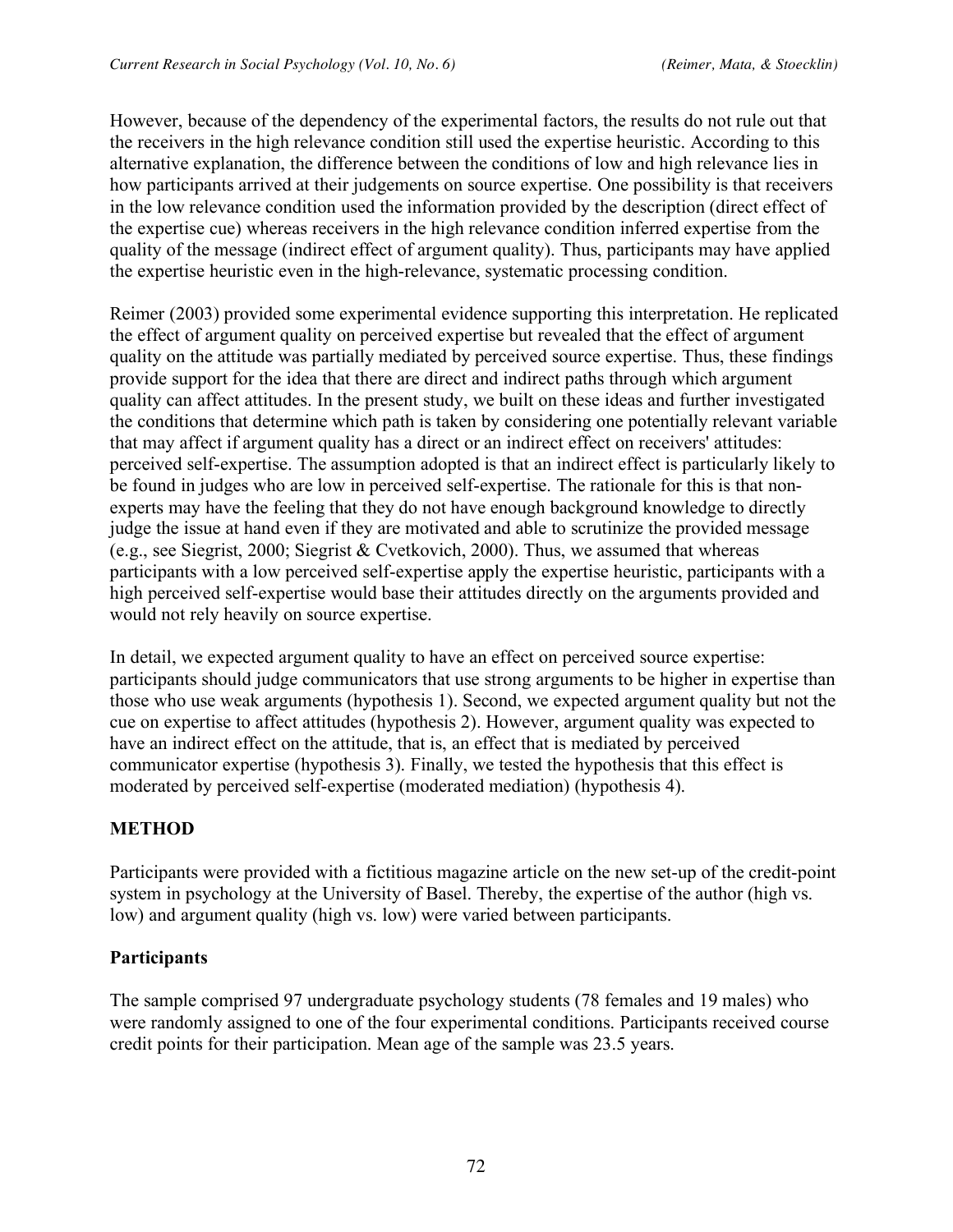## **Material**

The Department of Psychology at the University of Basel, Switzerland, started with a new curriculum in autumn 2002, which regulates the credit point system in the B.A. studies in psychology. Given our hypotheses concerning systematic processing of message content we chose a topic that could be assumed to be relevant to all participants of our study: the new set-up of the credit point system in their major. Additionally, participants were told it was currently being discussed whether the renewal should be implemented the following year. According to present regulations, undergraduates need 12 credit points for the module "Biological psychology and neuropsychology." Participants received a fictitious article from a university magazine (Uni Nova), in which the author demanded a reduction in the number of obligatory credit points in this module to 6 points and an increase in the number of credit points for optional subjects from 30 to 36 points.

The fictitious article resembled real articles in this magazine. In the condition of high [low] expertise, the author was introduced as a 25 [22] years old psychology [chemistry] student from the University of Hamburg who is currently finishing his M.A. [intermediate exam].

After an introduction to the topic, the author explicitly stated that, from his point of view, the proposed renewal of the credit point system had only advantages. Overall, arguments on six different topics were provided in each of the two conditions of strong and weak argument quality. Each topic was presented as a separate short paragraph. The arguments were selected from a list of potential arguments produced by five students who were interested in the topic and had participated in the discussion of the renewal of the credit point system. Their task consisted of listing potential arguments in favor of the renewal. After discussing each item, we selected twelve arguments on which there was agreement as to whether they were weak or strong. For example, one issue that had been discussed was the long distance between the psychology and the anatomy departments. The renewal was said to diminish this problem because it would allow students to freely choose lectures. This argument was classified as a weak argument.

Strong arguments focused on the following topics: (1) the renewal still allowed students to take classes in biological psychology; (2) taking classes in a subject other than one's major increases the chances in the labor market; (3) the opportunity to choose classes freely would increase students' motivation; (4) minors usually require more than 30 credit points and thus the renewal would enhance the chances one would actually achieve a degree in a minor; (5) the renewal increases students' freedom and supports the development of a professional identity; (6) the renewal would enforce taking responsibility for one's choices which is a major goal of education at a university. The arguments in the condition of weak arguments referred to the following topics: (1) students from another university recommend the renewal; (2) the renewal enhances the chance to meet more people from other sciences; (3) the renewal would allow to extend one's general knowledge; (4) the renewal would allow to improve the organization of the current schedule; (5) the renewal would allow avoiding to cover time consuming distances necessary to get from the psychology to the anatomy buildings; (6) according to a student, last term's anatomy lecture was boring. Both one-page articles finished with the statement that all listed aspects support the proposed renewal of the credit point system.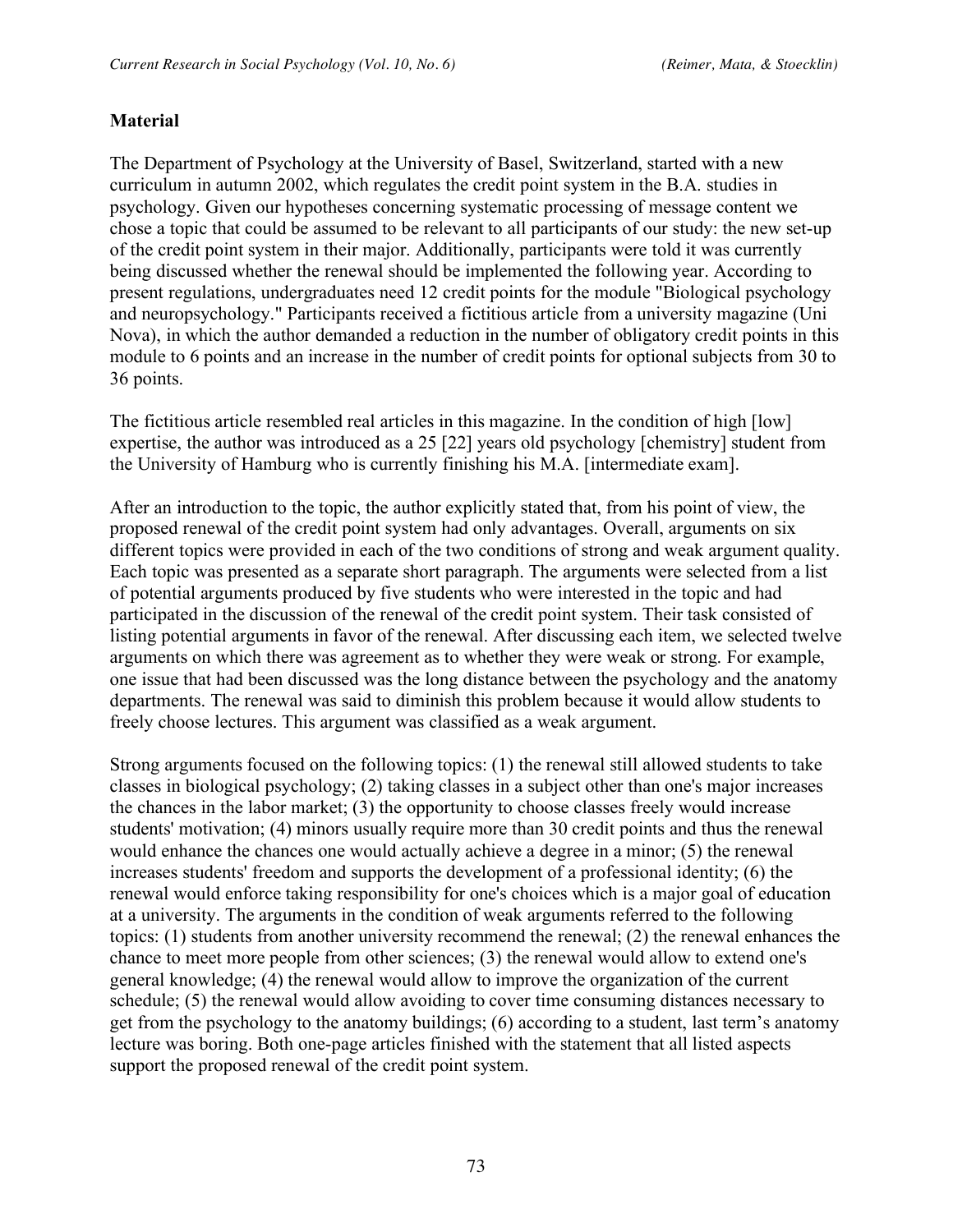#### **Measures and Procedure**

*Relevance of the topic*: All items were measured on a nine-point Likert scale (-4, totally disagree to +4, totally agree). Composite indices are based on mean scores throughout. We first asked respondents to indicate the perceived relevance of the topic by the following two items  $(r = .63)$ : a) "The topic 'change in credit points' is relevant for me personally;" and b) "I feel involved with the topic 'change in credit points' that is discussed in the article."

*Argument quality*: Perceived argument quality was measured by asking whether or not arguments are a) persuasive and b) good  $(r = .94)$ .

*Source expertise*: Two items were administered to measure perceived expertise of the communicator  $(r = .71)$ : a) "The author knows the regulations in psychology quite well" and b) "The author has a high expertise with regard to the regulations."

*Attitude*: In order to measure the attitude towards the proposed renewal of the credit point system, the following three items were administered: a) "The proposed change between the modules 'Biological psychology and neuropsychology' in favor of optional subjects is useful;" b) "The proposed change should be introduced in October 2003" and c) "I would prefer to study according to the curriculum from the 26th of June 2001." After converting the third item, the three items were aggregated to form an overall attitude measure (Cronbach's alpha = .86).

*Perceived self-expertise*: Participants' perceived self-expertise was determined on the basis of the following items: a) "I know the actual curriculum quite well;" b) "I had already intensively thought about the topic (credit point system) before;" c) "I studied the regulations thoroughly;" d) "I know exactly how many credit points I need in the single modules;" e) "Up to this point, I have not considered the curriculum." After converting item e), items were collapsed into a measure of perceived self-expertise (Cronbach's alpha = .78). On the basis of this measure, a median split was computed. As expected, participants assigned to the two remaining experimental factors at random did not differ with respect to their perceived self-expertise (all Fs < 1.6). Subsequently, two groups were formed (high vs. low perceived self-expertise) on the basis of the median split  $(M = 1.64; SD = 0.88; vs. M = -1.18; SD = 1.09; t(95) = 14.09; p < .01)$ .

*Actual expertise*: The actual expertise was measured by a test consisting of six items (e.g., "the B.A. in psychology requires 160 credit points;" "somebody who has passed the course 'introduction to social psychology' receives eight credit points"). Participants had to state one of three options for each sentence: "True," "False," "I do not know." We computed a score for each participant by summing up their correct answers and subtracting the number of wrong answers.

*Recall of arguments*: After completing the questionnaire, participants were asked to list as many arguments as they could recall from the newspaper article. We first counted how many of the six arguments that were actually used in the text were listed (number of correctly recalled arguments). From this number we subtracted the number of items that were listed though they had not appeared in the magazine article (number of wrongly recalled items).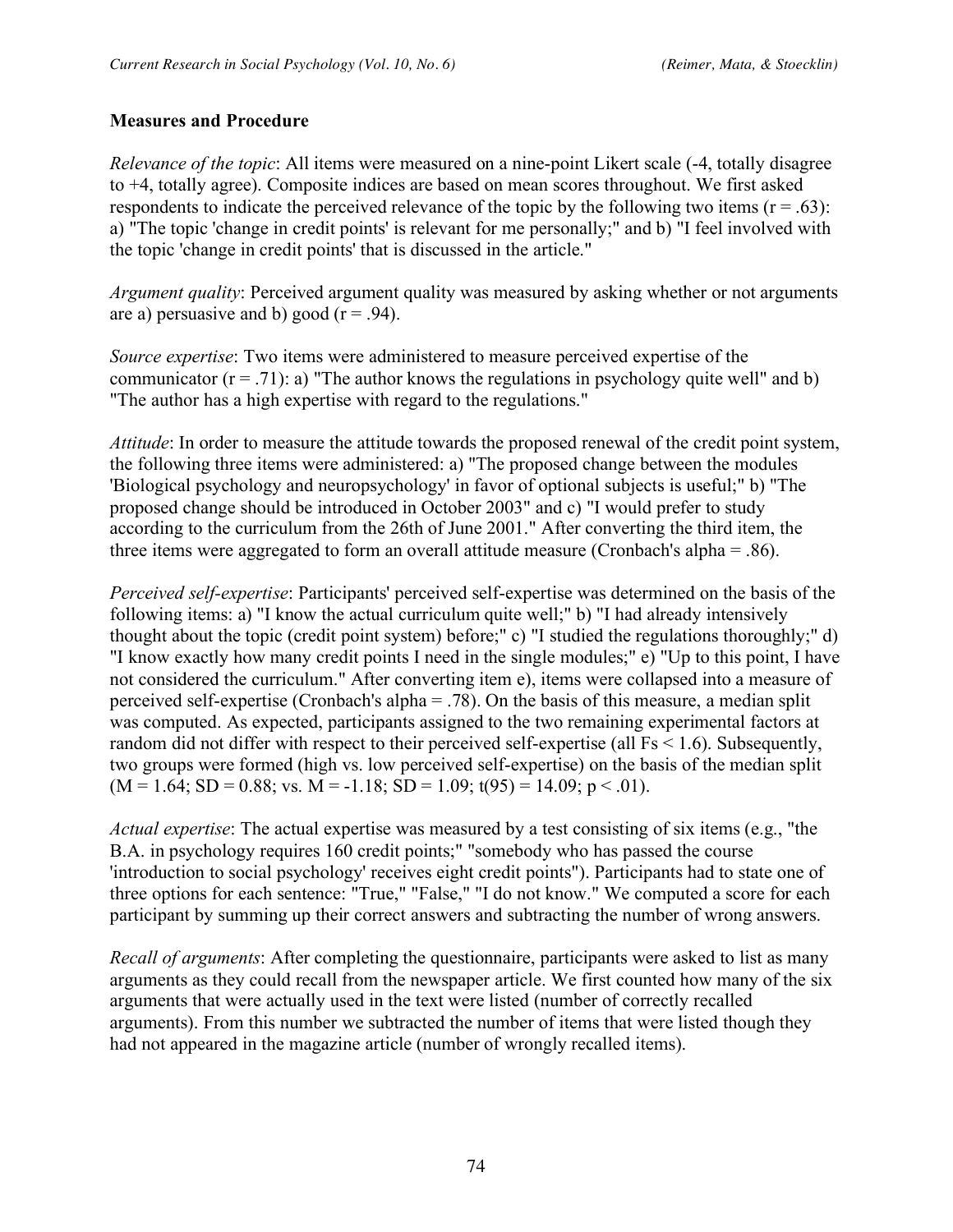## **RESULTS**

As expected, overall, the students rated the topic as personally relevant  $(M = 1.02; SD = 2.13;$ this mean differs from 0;  $t(96) = 4.70$ ;  $p < .01$ ). Therefore, it is likely that students read the fictitious article carefully. This is also indicated by the finding that participants, on average, correctly recalled  $3.67$  (SD = 1.61) of the six arguments mentioned in the article. The means and the standard deviations of the main variables are listed in Table 1.

|                            | High source expertise |           | Low source expertise |           |
|----------------------------|-----------------------|-----------|----------------------|-----------|
|                            | <b>Strong</b>         | Weak      | <b>Strong</b>        | Weak      |
| Variables                  | arguments             | arguments | arguments            | arguments |
| Attitude                   |                       |           |                      |           |
| M                          | 2.08                  | 0.36      | 1.64                 | 0.11      |
| <b>SD</b>                  | 1.72                  | 1.88      | 1.87                 | 1.98      |
| Perceived argument quality |                       |           |                      |           |
| M                          | 1.86                  | $-2.58$   | 1.79                 | $-2.44$   |
| <b>SD</b>                  | 1.64                  | 1.51      | 1.72                 | 2.16      |
| Perceived source expertise |                       |           |                      |           |
| M                          | 1.84                  | 0.02      | 0.96                 | $-0.50$   |
| <b>SD</b>                  | 1.19                  | 1.54      | 1.69                 | 1.98      |
| Perceived self-expertise   |                       |           |                      |           |
| M                          | 0.78                  | 0.20      | 0.19                 | $-0.09$   |
| <b>SD</b>                  | 1.54                  | 1.47      | 2.03                 | 1.80      |
| Actual expertise           |                       |           |                      |           |
| M                          | 4.24                  | 3.88      | 3.58                 | 3.46      |
| <b>SD</b>                  | 1.51                  | 1.23      | 1.86                 | 1.74      |
| Recall of arguments        |                       |           |                      |           |
| M                          | 3.76                  | 3.46      | 3.96                 | 3.50      |
| <b>SD</b>                  | 1.74                  | 1.59      | 1.16                 | 1.89      |
| N                          | 25                    | 24        | 24                   | 24        |

#### **Table 1: Mean Values of Measured Variables, Separately for the Factors of Source Expertise (High / Low) and Argument Quality (Strong / Weak)**

We present the results in the following order: First, we report the manipulation checks on argument quality and expertise. Second, we present the test of the hypothesis that argument quality has an effect on perceived expertise (hypothesis 1). Third, we report a direct effect of argument quality on the attitude towards the renewal of the credit point system (hypothesis 2). Fourth, we present an indirect effect of argument quality on the attitude, that is, an effect mediated by perceived expertise of the communicator (hypothesis 3). Additionally, we provide some evidence for the claim that the indirect effect of argument quality is qualified by perceived self-expertise (hypothesis 4). Finally, we dismiss the idea that our results can be explained by differences in actual expertise or recall of arguments.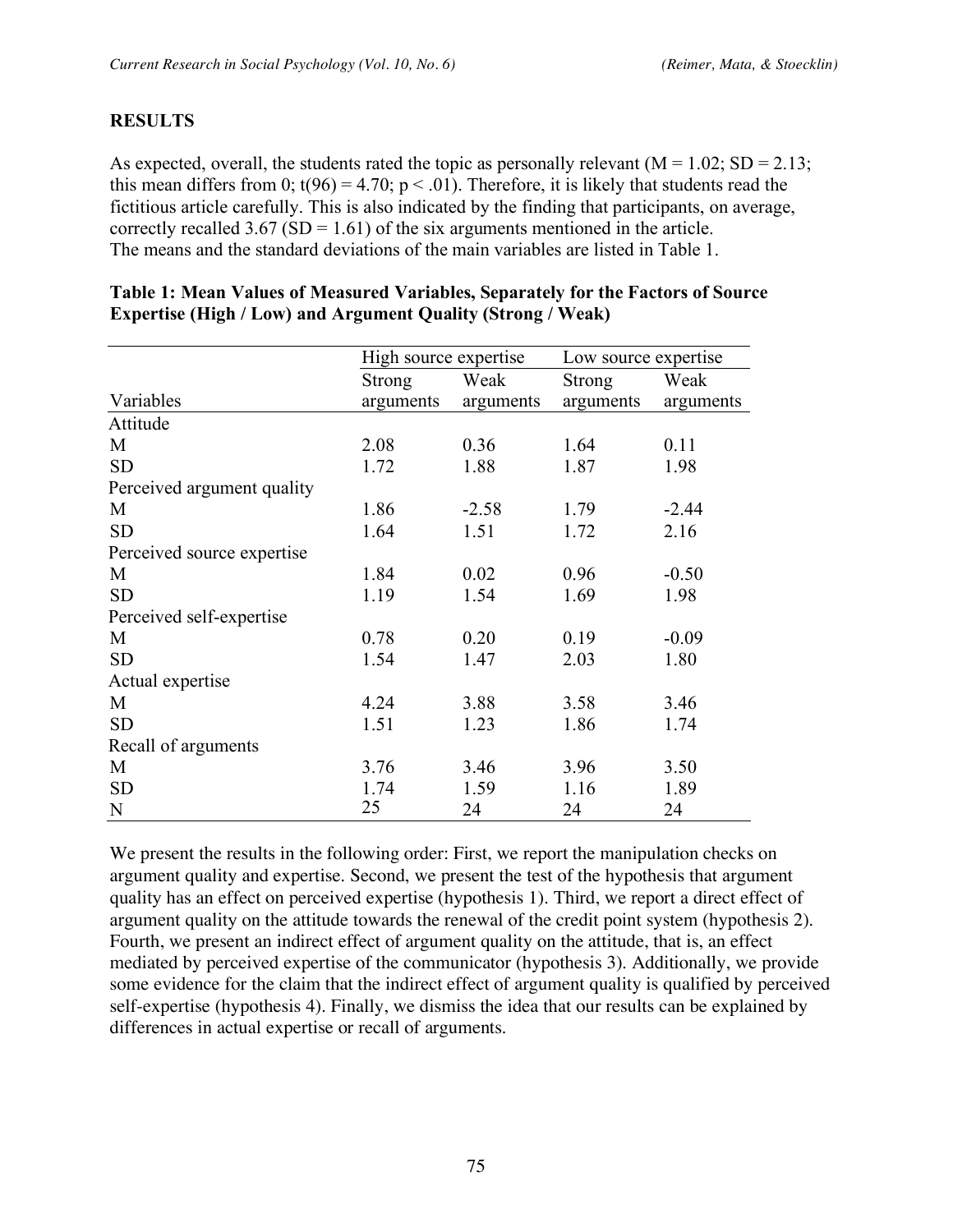## **Argument Quality**

As expected, the strong arguments ( $M = 1.83$ ;  $SD = 1.66$ ) were judged to be better than weak arguments ( $M = -2.50$ ;  $SD = 1.84$ ;  $F(1,93) = 145.33$ ;  $p < .01$ ). The direct expertise manipulation did not affect perceived argument quality (main effect of expertise:  $F(1,93) = 0.01$ ; ns; interaction:  $F(1,93) = 0.09$ ; ns).

#### **Source Expertise**

Perceived source expertise was determined by the direct manipulation  $(F(1,93) = 4.53; p < .05)$ and, as predicted by hypothesis 1, by argument quality  $(F(1,93) = 24.76; p < .01;$  interaction:  $F(1,93) = 0.30$ ; ns). These results suggest that both information sources were taken into consideration when judging source expertise.

#### **Attitude**

Overall, participants had a positive attitude towards the renewal  $(M = 1.06; SD = 2.01;$  the mean differs from 0,  $t(96) = 5.18$ ;  $p < .01$ ). The attitude was much more positive if strong arguments were used (M = 1.86; SD = 1.79) than if weak arguments were used (M = 0.24; SD = 1.91; t(95)  $= 4.34$ ; p < .01; see hypothesis 2). The attitude towards the proposed renewal was affected by argument quality ( $F(1,93) = 18.46$ ;  $p < .01$ ) but was independent from the cue on communicator expertise (F(1,93) = 0.84; ns; interaction: F(1,93) = 0.06; ns).

#### **Self Expertise**

Perceived self-expertise did not have any impact on perceived argument quality or on perceived source expertise. Additionally, this factor did not qualify any of the effects on these two variables (all Fs < 1). Somewhat unexpectedly, participants who said that they had thoroughly thought about the credit point system before (reported high self-expertise) had a less positive attitude towards the proposed change  $(M = .74; SD = 2.41)$  than participants who had been less concerned with the issue (reported low self-expertise) ( $M = 1.40$ ;  $SD = 1.44$ ;  $F(1,89) = 4.53$ ; p < .05).

#### **Mediational Analyses: Direct and Indirect Effects of Argument Quality**

In line with the analyses of variance, perceived argument quality had a direct effect on perceived source expertise (beta = .59;  $p < .01$ ) as well as on the attitude towards the renewal of the credit point system (beta = .60;  $p < .01$ ; see Table 2). In addition, the attitude was regressed onto perceived source expertise (beta = .42;  $p < .01$ ). A mediation effect requires the effect of argument quality on the attitude to be substantially reduced when perceived source expertise is included as a predictor (see Baron & Kenny, 1986). In line with this requirement, the betacoefficient of perceived argument quality is reduced to .54 ( $p < .01$ ) when perceived source expertise is included in the equation. Furthermore, and in line with hypothesis 3, the indirect effect of argument quality on the attitude is significant ( $z = 1.76$ ;  $p < .05$ ; see Baron & Kenny, 1986, p. 1177, for the respective test).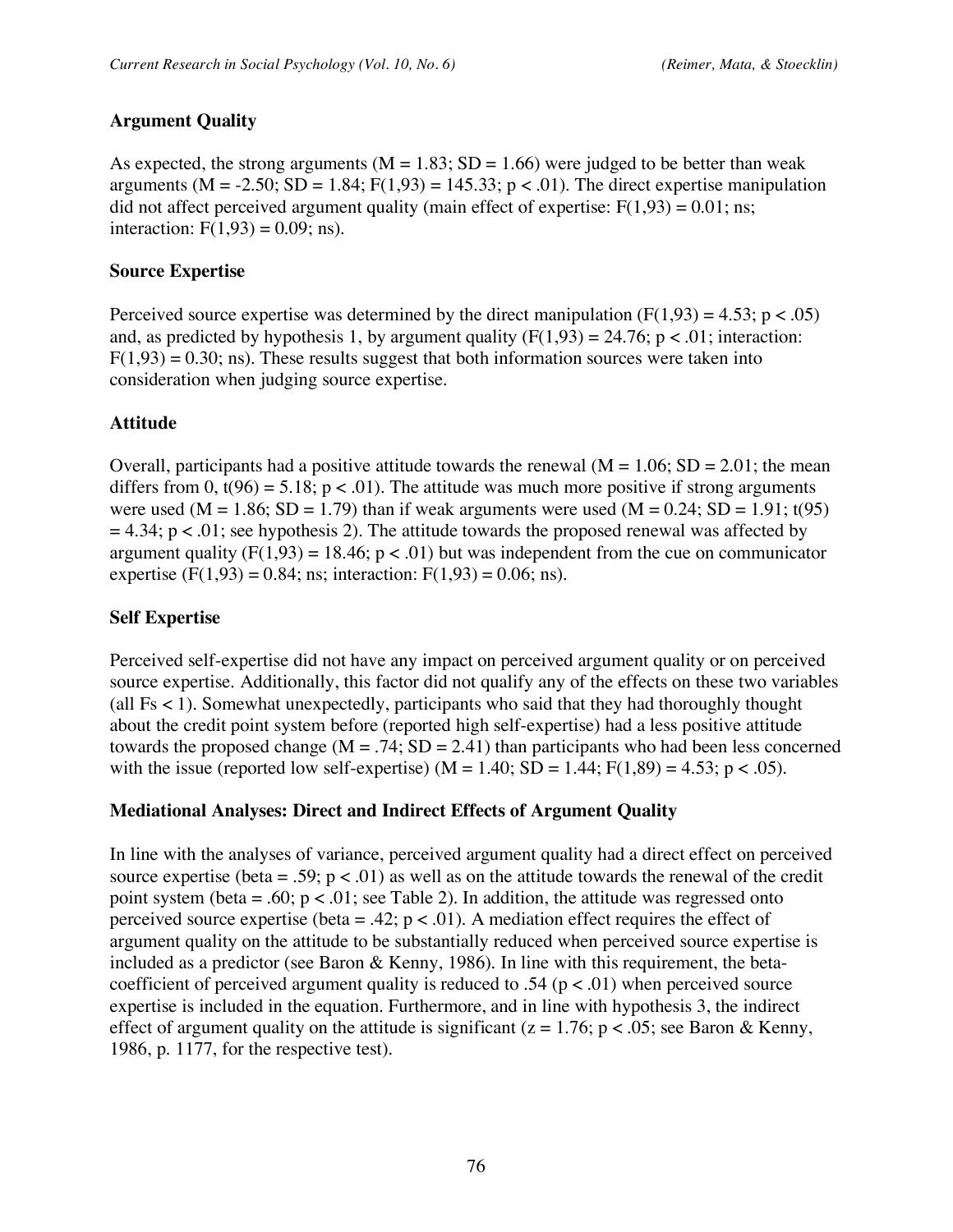| Variables        | Attitude | Argument quality Source expertise |      |
|------------------|----------|-----------------------------------|------|
| Argument quality | $60**$   |                                   |      |
| Source expertise | $42**$   | $.59**$                           | ---  |
| M                | .06      | $-0.32$                           | 0.59 |
|                  | 2.01     | 2.79                              | .83  |

**Table 2: Means of the Attitude, Perceived Argument Quality, and Perceived Source Expertise, and Intercorrelations Between these Variables**

Note: \*\*Correlation is significant at the .01 level.

With regard to hypothesis 4, there is some evidence that the role of perceived source expertise differed in the conditions of reported high and low self-expertise even though the respective interaction term was not significant. In line with this hypothesis, the observed indirect effect was mainly due to those judges who were low in perceived self-expertise. As is shown in Table 3, participants with perceived low (compared to high) self-expertise seem to be more strongly basing their attitudes on perceived source expertise (beta =  $.51$  vs. beta =  $.44$ ). In addition, the beta-weight is more strongly reduced in the condition of low (difference of .16) than high selfexpertise (difference of .06) if source expertise is included in a regression analysis. Accordingly, the difference between the two beta-weights of .60 and .42 was significant ( $p < .05$ ; see Cohen & Cohen, 1983, p. 111, for the respective formula). However, if perceived self-expertise is included as a continuous variable, the critical interaction term of perceived self-expertise by perceived source expertise is not significant. According to Baron and Kenny (1986, p. 1179), a moderated mediation requires a significant moderator by mediator term in a regression analysis in which the moderator (perceived self-expertise), the predictor (perceived argument quality), the mediator (perceived source expertise), and a moderator by predictor term is included. In the respective regression equation, the moderator by mediator term was not significant.

| Table 3: Beta-Weights of Perceived Argument Quality (ARG) and Perceived Source                 |
|------------------------------------------------------------------------------------------------|
| <b>Expertise (EXP) in Regression Analyses, Separately for Receivers Reporting High and Low</b> |
| <b>Self-Expertise</b>                                                                          |

| Predictors                                         |                |      | Criterion High self-expertise Low self-expertise |
|----------------------------------------------------|----------------|------|--------------------------------------------------|
| ARG                                                | Attitude .66** |      | $.58*$                                           |
| ARG                                                | EXP            | 57** | $.61**$                                          |
| EXP                                                | Attitude .44** |      | $51**$                                           |
| ARG, EXP: Effect of ARG Attitude .60 <sup>**</sup> |                |      | $42**$                                           |

Note:  $*_{p} < .05;$   $*_{p} < .01$ .

Thus, taken together the mediational analyses suggest that argument quality has a direct as well as an indirect effect on attitudes: The attitude effect of argument quality is partially mediated by perceived source expertise in line with hypothesis 3. In contrast, the results regarding hypothesis 4 are less clear: An analysis based on a median split suggests that the observed mediation is stronger in receivers reporting low self-expertise than in receivers reporting high self-expertise. However, when perceived self-expertise is treated as a continuous variable, the moderated mediation is not significant.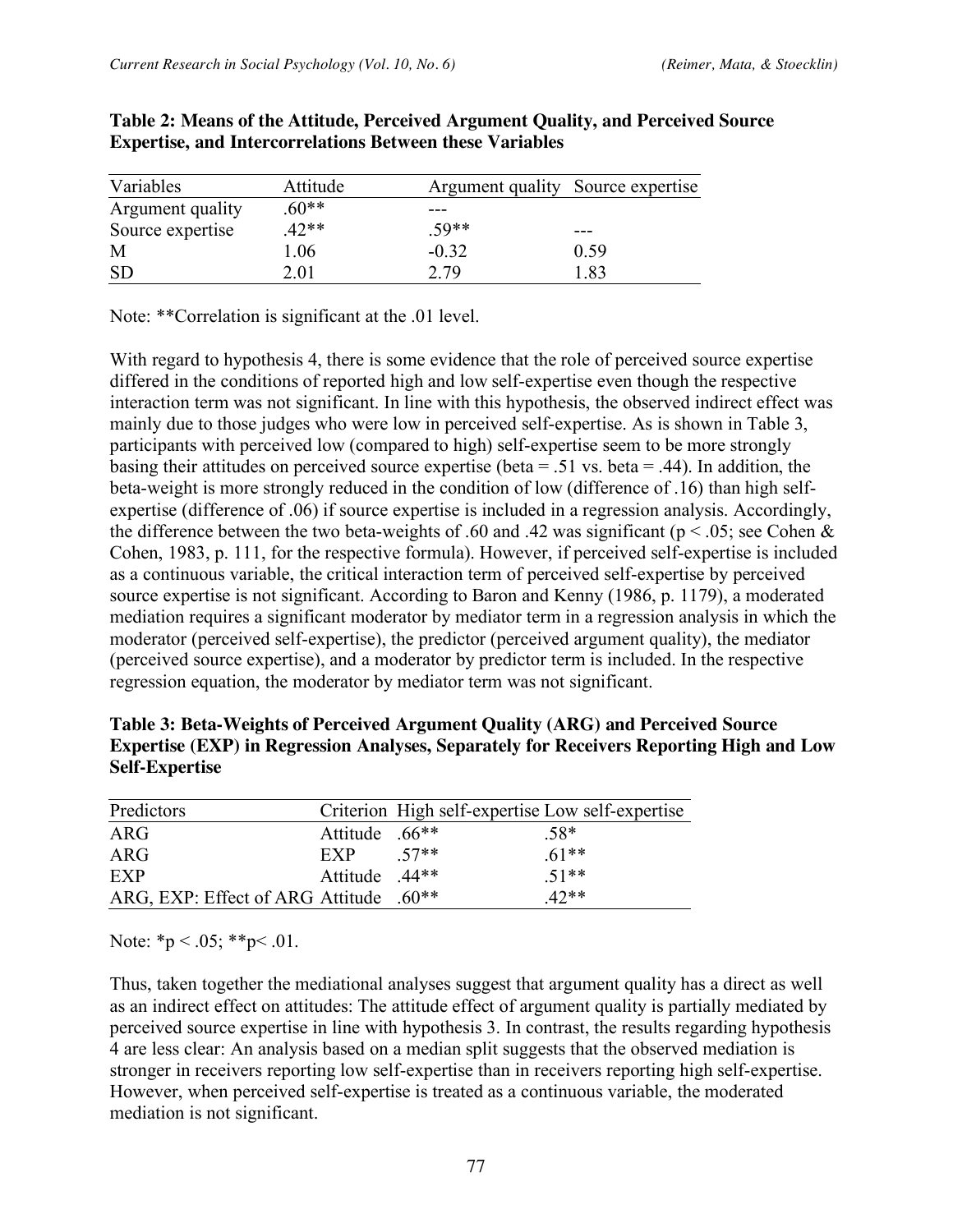## **Actual Expertise and Recall of Arguments**

Can the differential effects found be explained by differences in actual knowledge or in memory performance? This does not seem likely. First, there were no systematic differences in the actual knowledge between experimental conditions. Somewhat surprisingly, participants who indicated that they had thoroughly thought about the credit point system did not have more accurate knowledge ( $M = 3.90$ ; SD = 1.75) than did participants with a low perceived self-expertise ( $M =$  $3.68$ ; SD = 1.45;  $t(95) = 0.67$ ; ns); perceived self-expertise and scores in the knowledge test did not correlate significantly  $(r = .13; ns)$ . However, number of answers given in the knowledge test correlates positively with the score of perceived self-expertise ( $r = .35$ ;  $p < .01$ ). Thus, participants with a perceived high self-expertise ( $M = 5.18$ ; SD = 0.92) more often chose to give an answer (as opposed to stating "I do not know") than participants with a perceived low selfexpertise (M = 4.62; SD = 0.92;  $t(95) = 3.01$ ; p < .01). All these results seem to indicate that differences in perceived self-expertise did not reflect disparities in actual knowledge but the extent to which participants perceived themselves as experts.

Likewise, we found no significant differences between the experimental conditions in memory performance (all Fs < 1.6). On average, participants correctly recalled 3.67 (SD = 1.61) of the six presented arguments indicating that participants read the test carefully. In contrast to previous research (see Petty et al., 1981), participants did not recall significantly more strong ( $M = 3.86$ ; SD = 1.47) than weak arguments (M = 3.47; SD = 1.73; t(95) = 0.25; ns).

#### **DISCUSSION**

In general, only those features of a message that are sufficiently processed and discriminated can have an impact on a receiver's attitudes. Usually, in studies on persuasion, communicator cues (e.g., information on source expertise) are easier to discriminate than argument quality (Kruglanski & Thompson, 1999). Thus, if a receiver does not process a message systematically, these easy-to-process cues (cf. Bohner & Siebler, 1999) are more likely to exert an attitude effect than argument quality.

However, it does not follow from this that the perception of communicator traits or attributes does not matter during systematic information processing. There is empirical evidence showing that communicator cues can: (a) influence how systematically messages are processed (Petty & Cacioppo, 1986; Ziegler et al., 2002); (b) determine the interpretation of ambiguous arguments (Chaiken & Maheswaran, 1994); and (c) instigate expectancies to which arguments are then contrasted (Bohner et al., 2002). Taken together, these various effects may be interpreted as examples for an indirect effect of communicator cues. In these cases, information about the communicator influences attitudes by affecting processing objectives and the interpretation of the arguments (also see Petty & Wegener, 1998).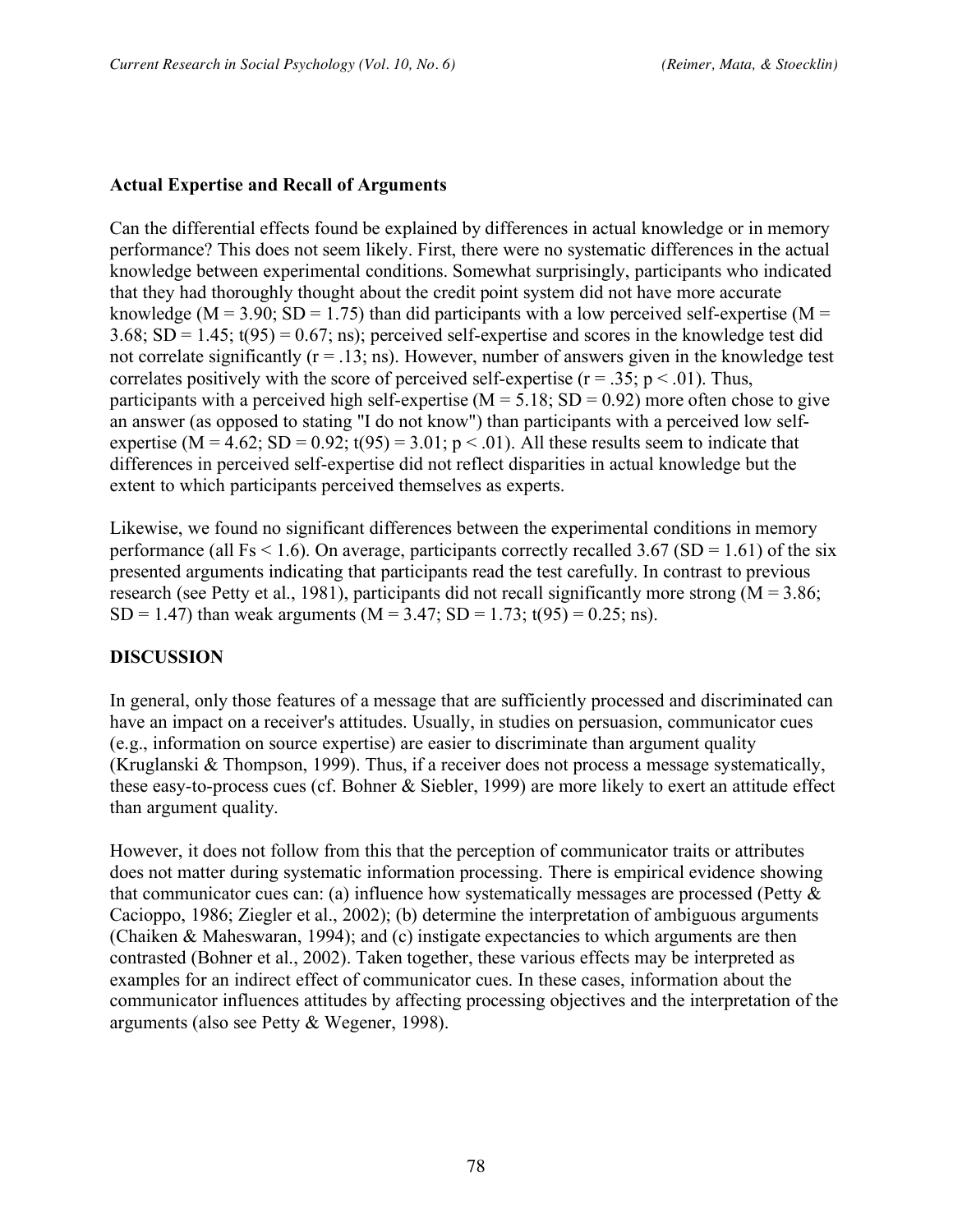The current study adds to this research by showing that argument quality may also exert an indirect effect on attitudes by affecting perceived source expertise. In particular, we adopted the assumption of multi-stage processing, which adds to previous findings on the interplay between heuristic and systematic information processes (see Chen & Chaiken, 1999), as well as on the interplay between communicator-related and content-related information (e.g., Kruglanski & Thompson, 1999; O'Keefe, 2003, 2001, 1999; also see Erb et al., 2003). Thus, the study provides some support for the idea that systematic processing of information includes a direct and an indirect path to attitudes and indicates that people may use the expertise heuristic more often than is acknowledged in the persuasion literature.

The detection of an indirect effect of argument quality in this study is noteworthy given that it was designed to avoid a direct effect of source expertise: the arguments provided were unambiguous and the communicator was not assigned an extremely high or low expertise. As a consequence, the direct manipulation of expertise did not exert an effect on the attitude. How does that fit with the finding that receivers' attitudes were correlated with perceived source expertise? One reasonable explanation lies in finding that the effect of argument quality on perceived expertise was much stronger than the effect of the description as in the Petty et al. study (1981). In a situation in which the provided information on a communicator is extremely positive or negative, attitude effects of the direct manipulation on expertise are more likely.

Regarding the moderating role of perceived self-expertise, our study provides mixed evidence. One analysis shows that the beta-weights in the conditions of perceived high and low selfexpertise differed indicating that the observed mediation was stronger in those judges who judged themselves as non-experts. Another analysis shows that the moderated mediation was not significant when perceived self-expertise was included in a regression analysis as a continuous variable. Thus, more data are necessary to clarify the role of perceived self-expertise.

In addition to the ambiguous findings with regard to perceived self-expertise, the current study has several other limitations. We started out by showing that the findings of the Petty et al. (1981) study can be explained by a multi-stage process in which people first derive source expertise from argument quality and then apply the expertise heuristic. Even though this study points to an alternative process it is worth noticing that the observed mediation is based on correlational data and thus does not allow determining the causal relationship between the main variables. Rather there are several other causal relationships conceivable between these variables and other models could potentially account for our findings. We think this sort of problem is pervasive in persuasion research; the most prominent models such as the heuristic systematic processing model (Chaiken, 1987), the elaboration likelihood model (Petty & Cacioppo, 1986), and the unimodel (Kruglanski & Thompson, 1999) greatly overlap in explanatory power, and several phenomena can potentially be explained using any of them. One direction that might further our understanding of the processes that are involved in persuasion and their inter-relations might be to specify the underlying processes in more detail so that they can be studied directly (see Gigerenzer & Regier, 1996; O'Keefe, 2003).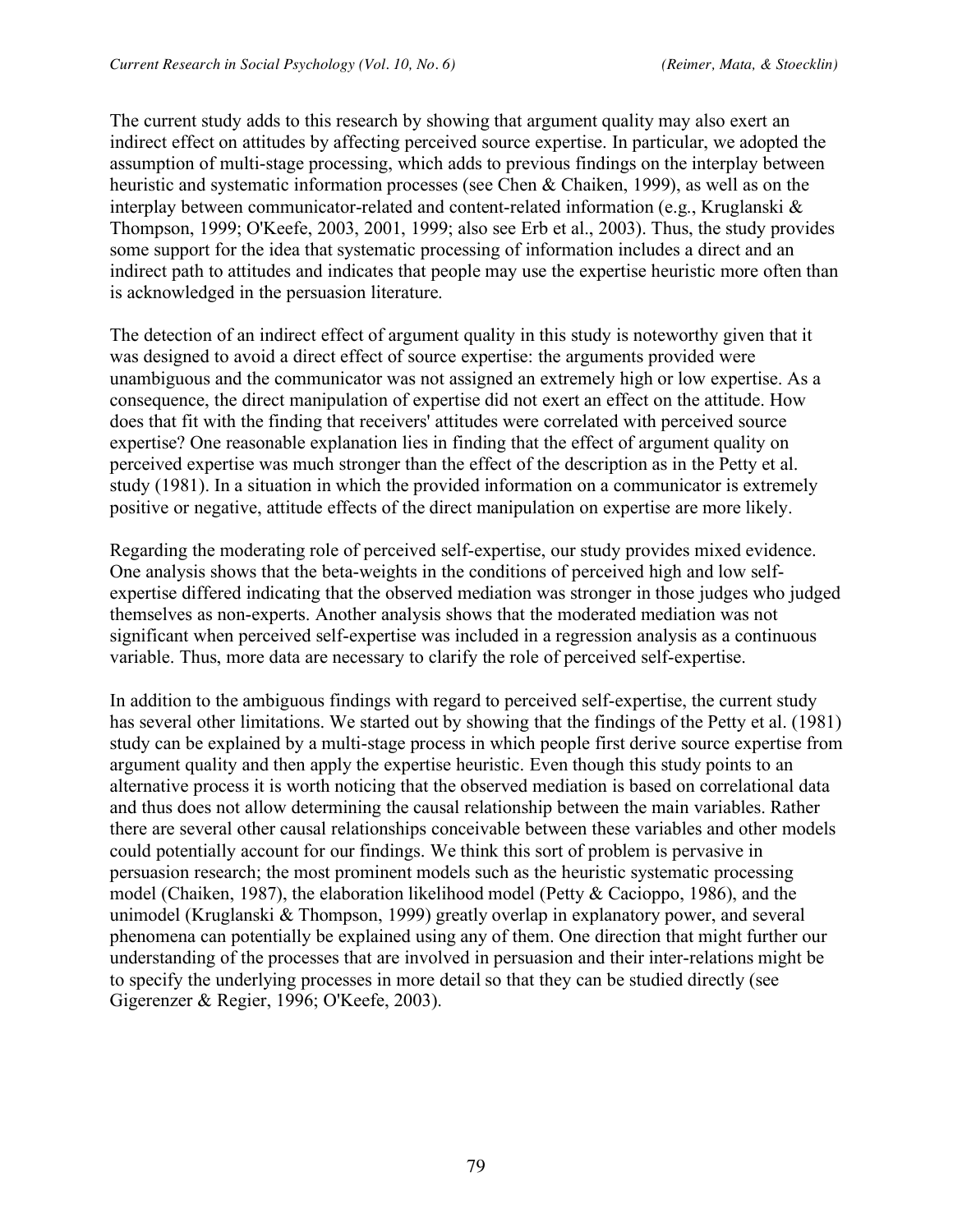Another limitation of our study concerns the issue of changes in attitudes and in perceived source expertise, which were not measured at the outset. One extension of this study would be to see which attitude changes occurred that can explain the observed attitude differences. In the present design, we did not use a control condition nor did we measure receivers' attitudes beforehand. Thus, it is not clear whether the differences in the attitude measures were mainly due to attitude changes in the condition of strong or weak arguments, and if receivers had already formed an attitude on the renewal beforehand. In a similar vein, it would be interesting to see in which condition participants changed their perceptions and attitudes towards the communicator when processing his message. Previous work has shown that argument quality also affects the evaluation of a communicator if receivers do not receive any cue information about the communicator or if they receive several messages from several authors as in a discussion (see Reimer, 2003; Reimer & Raab, 2004).

Concerning future directions, it seems fruitful to link research on persuasion more closely with that on impression formation, which has traditionally focused on impressions based on agents' behaviours (Srull & Wyer, 1989). For example, it seems to be worthwhile testing if the perceived expertise of a communicator is more stable over time and more resistant to counterfactual evidence if it is based on systematic processing (e.g., through argument evaluation) than when it is based on a short description. Moreover, O'Keefe (1999) reviewed studies on the effects of onesided and two-sided messages. His meta-analysis revealed that two-sided messages might not only be more persuasive but might also enhance the perceived credibility of a communicator. These effects were qualified by whether or not the topic was related to advertisement and whether messages were refutational or nonrefutational. It might be that the persuasiveness effects of the sidedness are at times also mediated by credibility. In line with this meta-analysis it seems worthwhile to look for further message-related cues that might affect the perception of a communicator. Those effects are, in general, likely to arise whenever a contrast effect (e.g., Bohner et al., 2002) between the description of the communicator and features of the message can occur.

#### **REFERENCES**

Baron, R. M., & Kenny, D. A. (1986). The moderator-mediator variable distinction in social psychological research: Conceptual, strategic, and statistical considerations. *Journal of Personality and Social Psychology*, 51, 1173-1182.

Bohner, G., Moskowitz, G., & Chaiken, S. (1995). The interplay of heuristic and systematic processing of social information. *European Review of Social Psychology*, 6, 33-68.

Bohner, G., Ruder, M., & Erb, H.-P. (2002). When expertise backfires: Contrast and assimilation effects in persuasion. *British Journal of Social Psychology*, 41, 495-519.

Bohner, G., & Siebler, F. (1999). Paradigms, processes, parsimony, and predictive power: Arguments for a generic dual-process model. *Psychological Inquiry*, 10, 113-118.

Cacioppo, J. T., Petty, R. E., & Morris, K. J. (1983). Effects of need for cognition on message evaluation, recall, and persuasion. *Journal of Personality and Social Psychology*, 45, 805-818.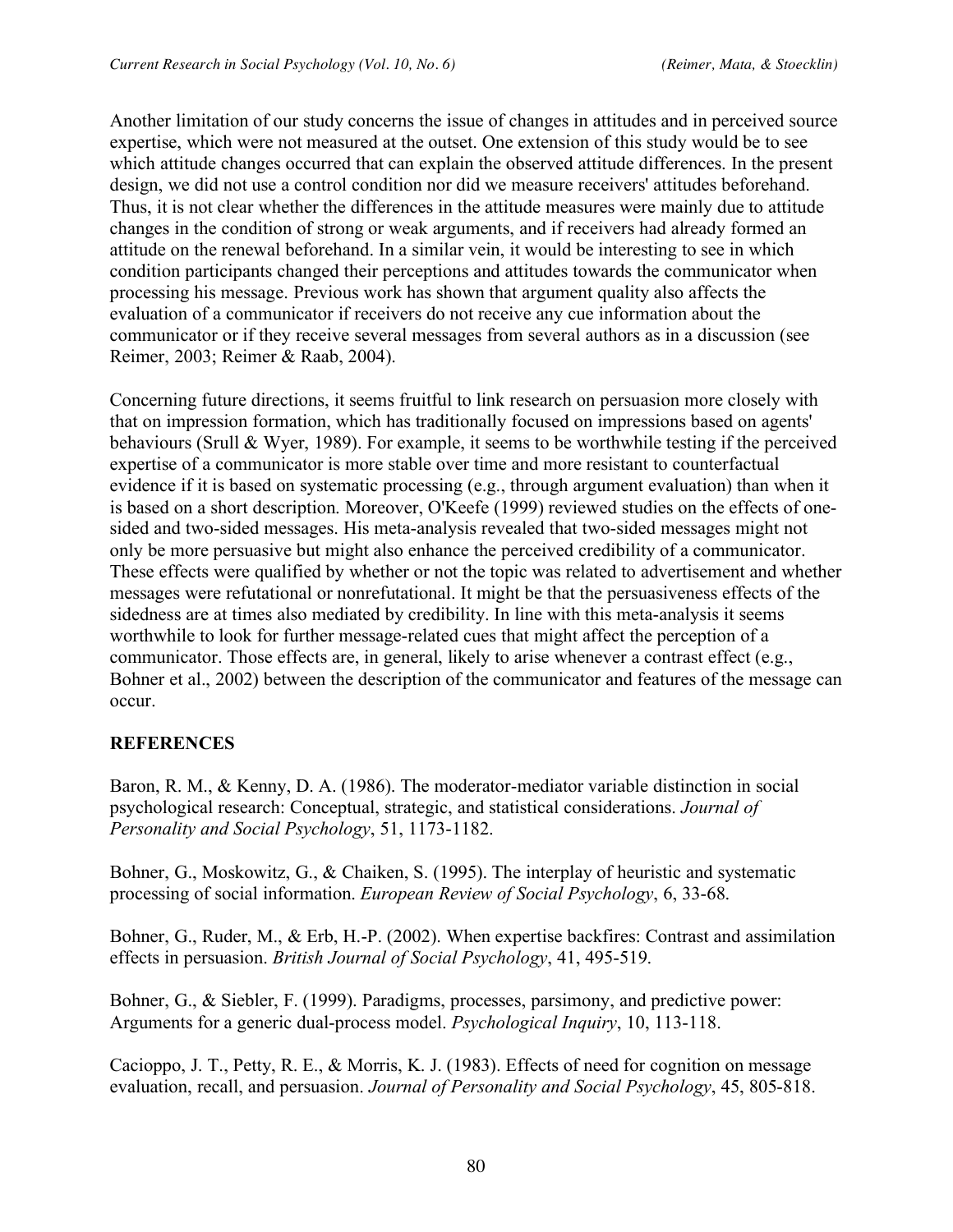Chaiken, S. (1987).The heuristic model of persuasion. In M. P. Zanna, J. M. Olson, & C. P. Herman (Eds.), *Social Influence: The Ontario Symposium* (Vol. 5, pp. 3-39). Mahwah, NJ: Lawrence Erlbaum Associates.

Chaiken, S., & Maheswaran, D. (1994). Heuristic processing can bias systematic processing: Effects of source credibility, argument ambiguity, and task importance on attitude judgment. *Journal of Personality and Social Psychology*, 66, 460-473.

Chaiken, S., & Trope, Y. (Eds.) (1999). *Dual-process theories in social psychology*. New York: Guilford.

Chen, S., & Chaiken, S. (1999). The heuristic-systematic model in its broader context. In S. Chaiken & Y. Trope (Eds.), *Dual-process theories in social psychology* (pp.73-96). New York: Guilford.

Cohen, J., & Cohen, P. (1983). *Applied Multiple Regression / Correlation Analysis for the Behavioral Sciences*. Mahwah, NJ: Lawrence Erlbaum Associates.

Erb, H.-P., Kruglanski, A. W., Chun, W. Y., Pierro, A., Mannetti, L., & Spiegel, S. (2003). Searching for commonalities in human judgement: The parametric unimodel and its dual mode alternatives. *European Review of Social Psychology*, 14, 1-47.

Gigerenzer, G., & Regier, T. (1996). How do we tell an association from a rule? Comment on Sloman (1996). *Psychological Bulletin*, 119, 23-26.

Kruglanski, A. W., & Thompson, E. P. (1999). Persuasion by a single route: A view from the unimodel. *Psychological Inquiry*, 10, 83-109.

O'Keefe, D. J. (2003). Message properties, mediating states, and manipulation checks: Claims, evidence, and data analysis in experimental persuasive message effects research. *Communication Theory*, August, 251-274.

O'Keefe, D. J. (2001). Persuasion. In T. O. Sloane (ed.), *Encyclopedia of Rhetoric* (pp.575-583). Oxford: University Press.

O'Keefe, D. J. (1999). How to handle opposing arguments in persuasive messages: A metaanalytical review of the effects of one-sided and two-sided messages. In M. E. Roloff (Ed.), *Communication Yearbook* (Vol. 22, p.209-249). Thousand Oaks: Sage.

Petty, R. E., & Cacioppo, J. T. (1986). The elaboration likelihood model of persuasion. In L. Berkovitz (Ed.), *Advances in experimental social psychology* (Vol. 19, pp. 123-205). New York: Academic Press.

Petty, R. E., Cacioppo, J. T., & Goldman, R. (1981). Personal involvement as a determinant of argument-based persuasion. *Journal of Personality and Social Psychology*, 41, 847-855.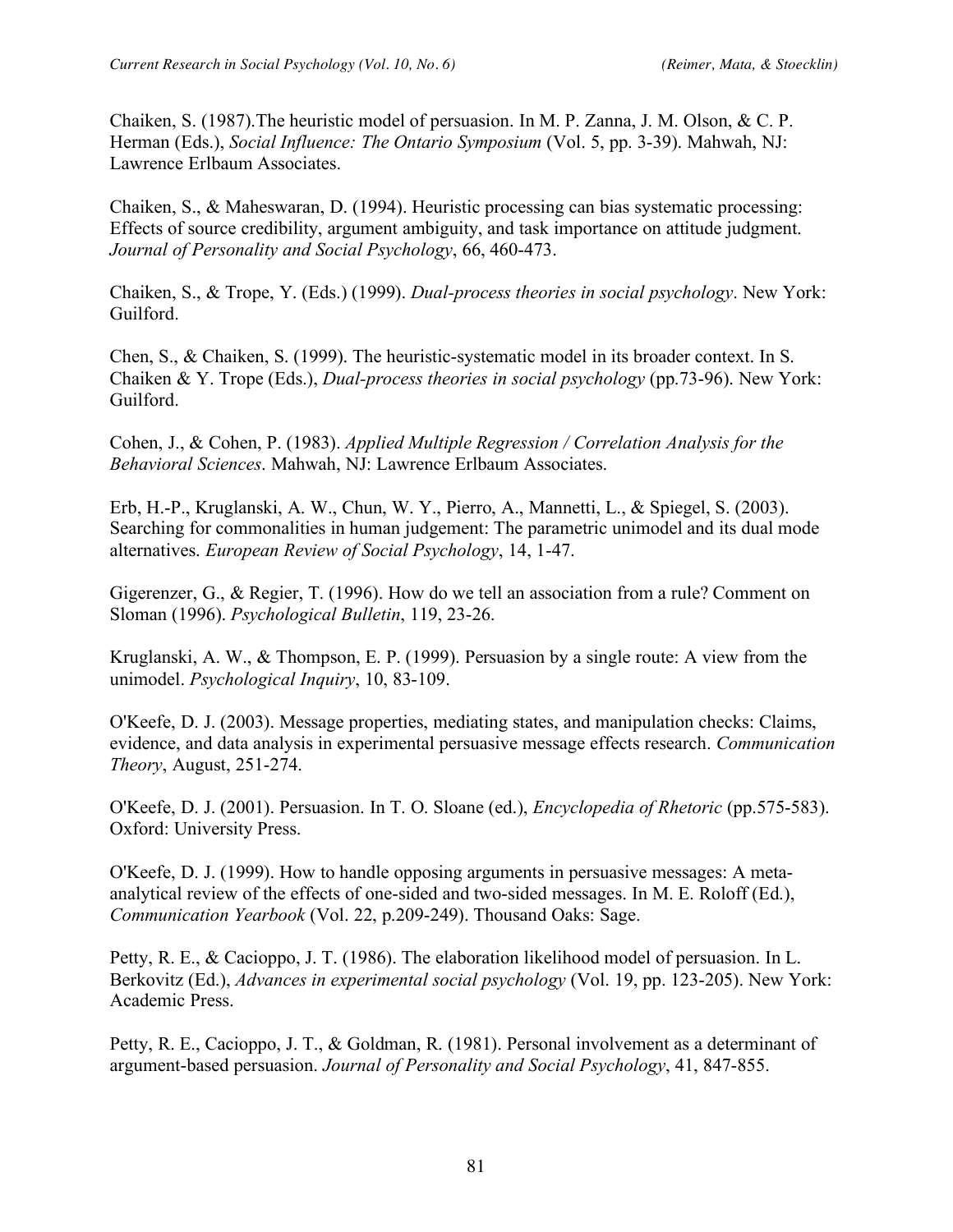Petty, R. E., & Wegener, D. T. (1998). Attitude change: Multiple roles for persuasion variables. In D. T. Gilbert, S. T. Fiske, & G. Lindzey (Eds.), *The Handbook of Social Psychology* (Vol. 1, pp. 323-390). New York: Oxford University Press.

Petty, R. E., Wells, G. L., & Brock, T. C. (1976). Distraction can enhance or reduce yielding to propaganda: Thought disruption versus effort justification. *Journal of Personality and Social Psychology*, 34, 874-884.

Reimer, T. (2003). Direkte und indirekte Effekte der Argumentqualität: Der Einfluß der Argumentstärke auf die wahrgenommene Expertise eines Kommunikators [Direct and indirect effects of argument quality: The impact of argument strength on the perceived expertise of a communicator]. *Zeitschrift für Sozialpsychologie*, 34, 243-255.

Reimer, T., & Raab, M. (2004). Deriving cues from messages: Effects of argument quality on the evaluation of proponents. *Unpublished manuscript*.

Siegrist, M. (2000). The influence of trust and perceptions of risks and benefits on the acceptance of gene technology. *Risk analysis*, 20, 195-203.

Siegrist, M., & Cvetkovich, G. (2000). Perception of hazards: The role of social trust and knowledge. *Risk analysis*, 20, 713-719.

Sloman, S. A. (1996). The empirical case for two systems of reasoning. *Psychological Bulletin*, 119, 3-22.

Srull, T. K., & Wyer, R. S., Jr. (1989). Person memory and judgment. *Psychological Review*, 96, 58-83.

Ziegler, R., Diehl, M., & Ruther, A. (2002). Multiple source characteristics and persuasion: Source inconsistency as a determinant of message scrutiny. *Personality and Social Psychology Bulletin*, 28, 496-508.

#### **AUTHORS' NOTE**

We would like to thank Nathalie Erpelding, Maureen Groeben, Sascha Kuendig, Mattias Leimgruber, and Daniel Meier for their help with material production.